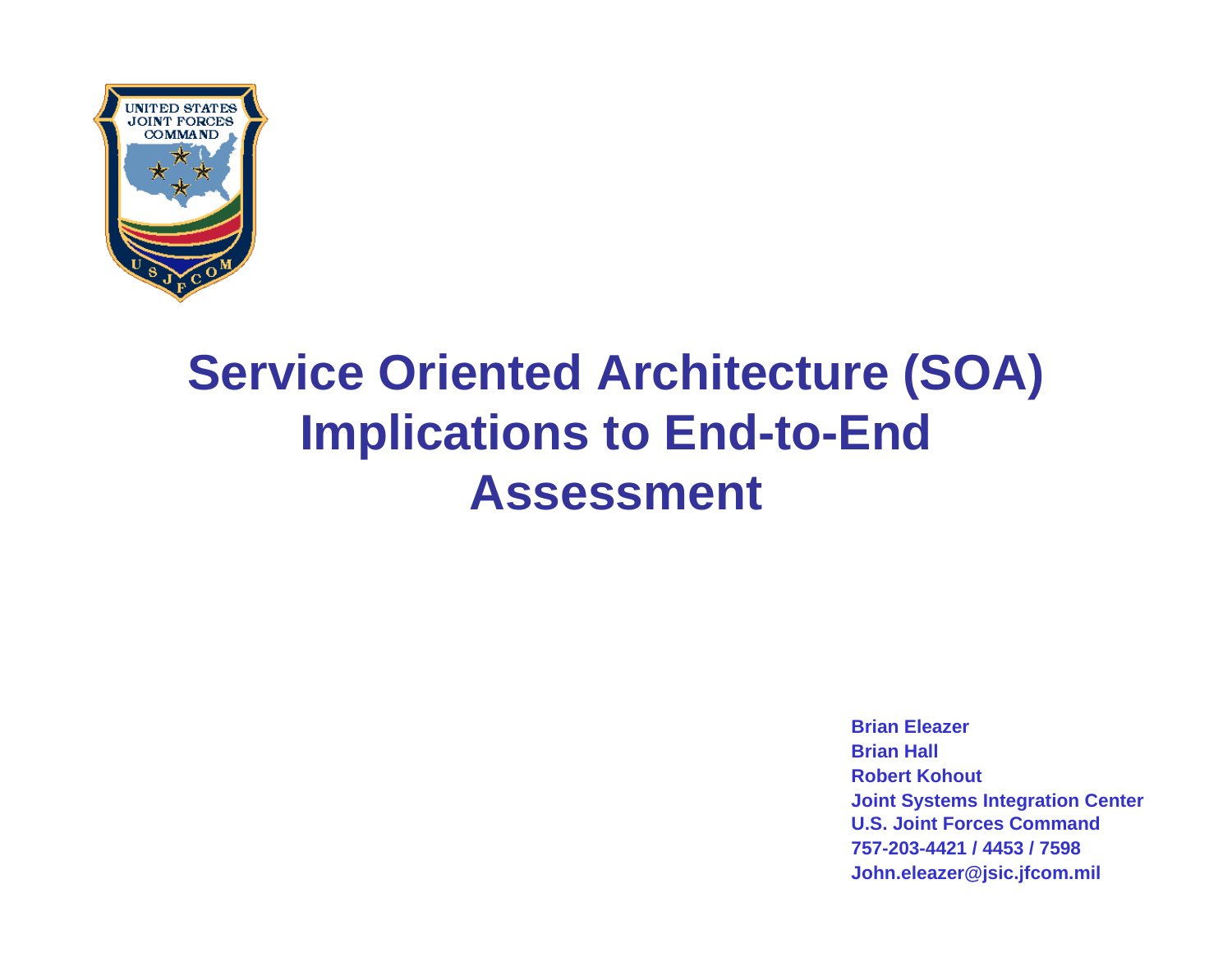# outline

- Definitional Grounding
- Elements of SOA Implementation
- Notional "V" Approach to SOA
- Lessons Learned and Considerations

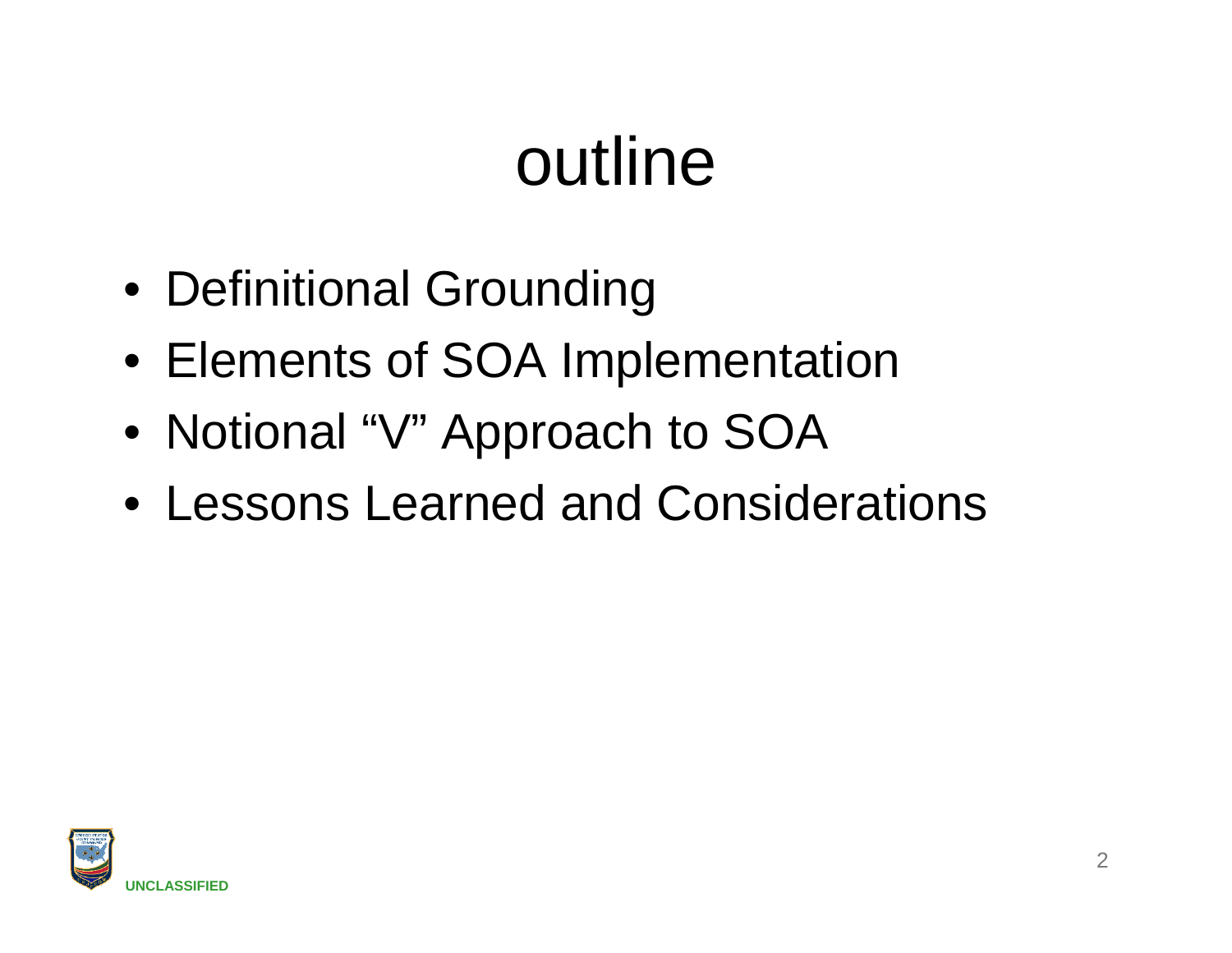# **Definitional**

- SOA Services are autonomous, reusable components that provide specific business or mission capability.
- Two key conditions:
	- Autonomous, reusable components
		- Exposed, accessible information
		- Availability, Quality of Service (QoS)
	- Specific business/mission capability
		- Orchestrated usage
		- Measurable operational utility

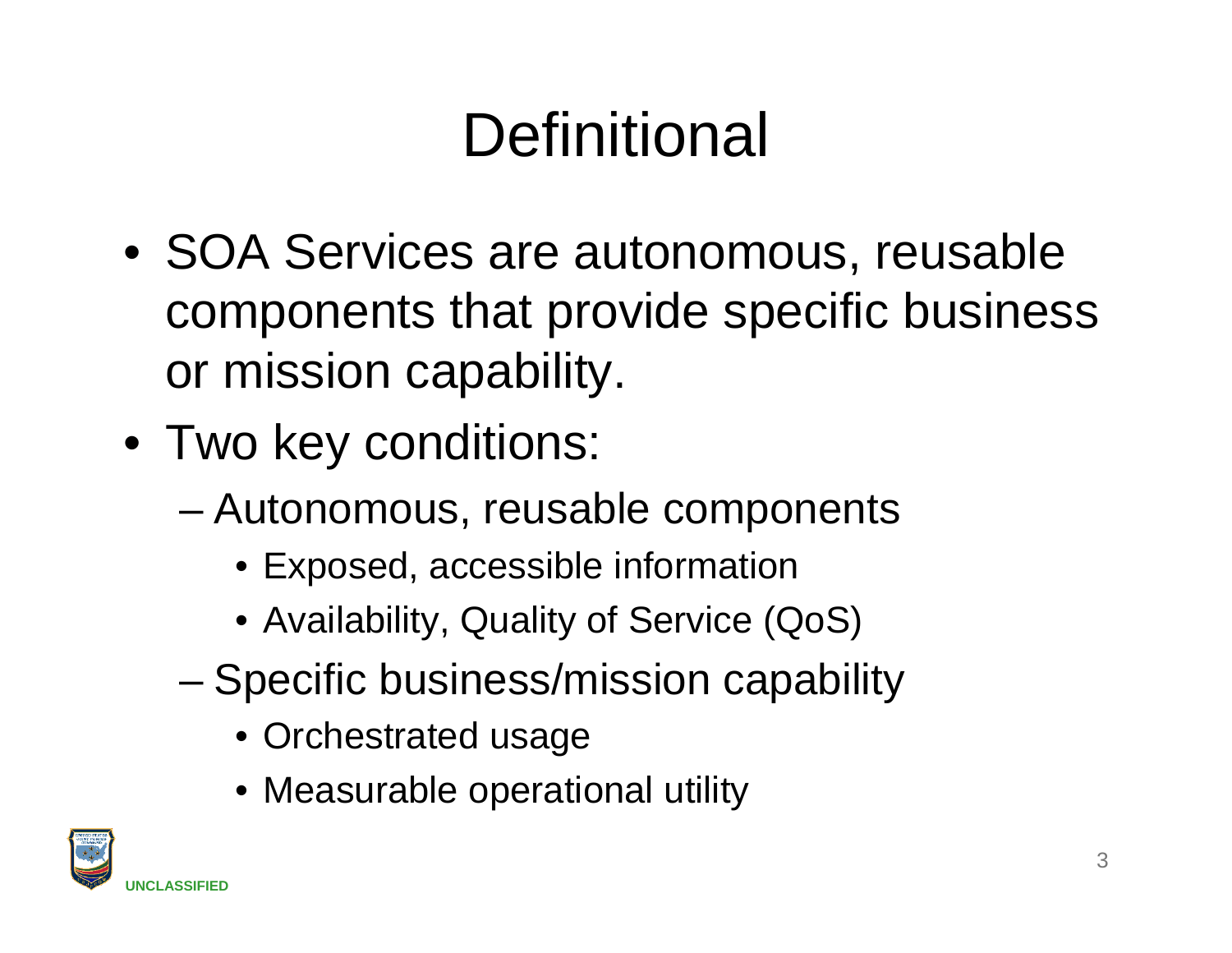## Elements of SOA Implementation

Each layer presents development & testing challenges …

Operational Perspective

• End-to-end orchestrated usage of multiple services & systems to specific tasks

• Access of mission-critical data and information to allow commanders and users to adapt to changing mission needs

Systems / Services Perspective

### …characteristics and considerations

• Loosely coupled components with minimum development assumptions about when, why, or under what environment conditions invoked

• Provide functionality abilities to allocated requirements and specifications

Infrastructure Perspective

- Multiple, independently constructed, 'adopted' products configured to interact via persistent network
- Means to connect

•Registration, subscription, and discovery characteristics • Cross-domain networks

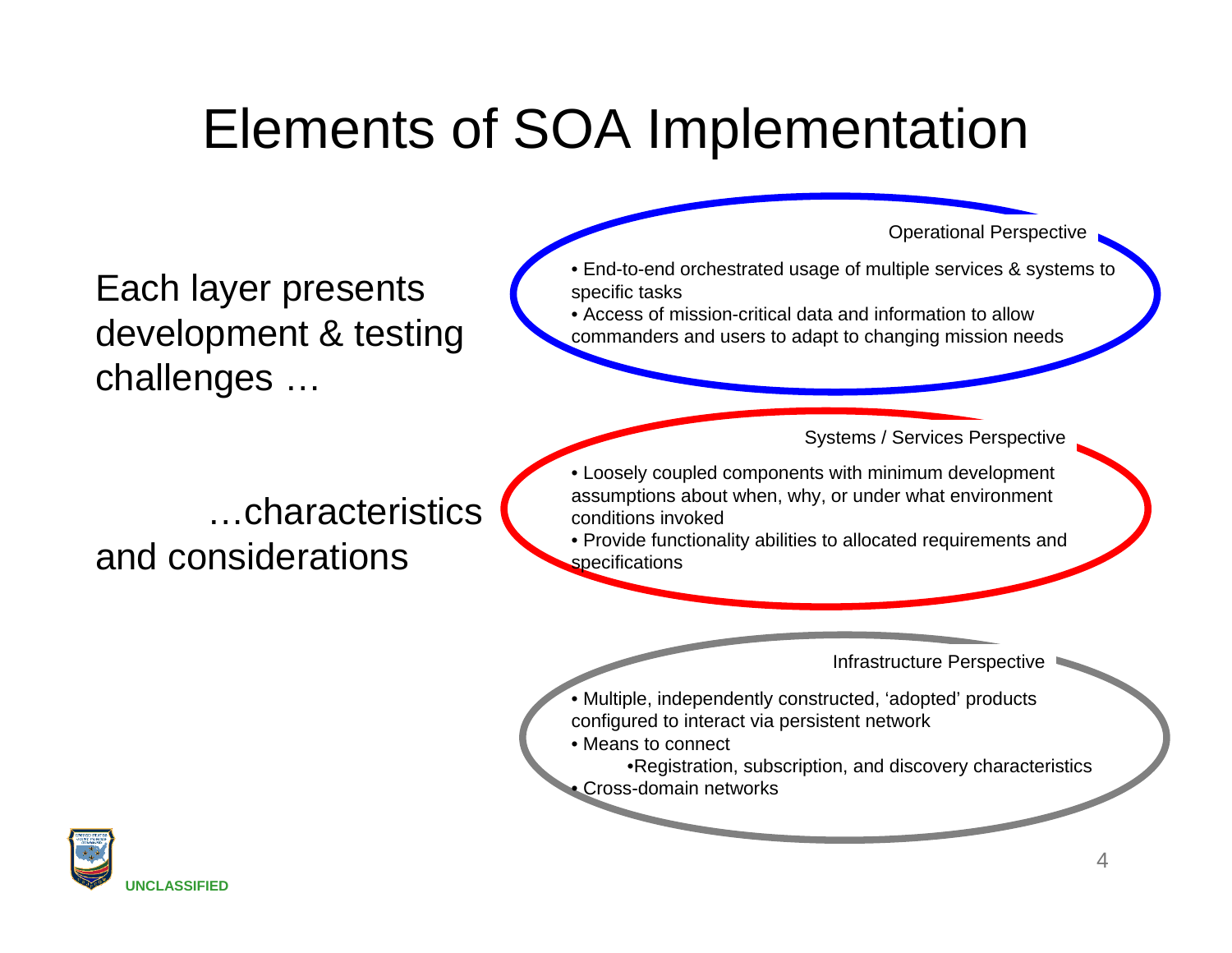### Characteristics and Challenges

| <b>Operational Perspective</b><br>. End-to-end orchestrated usage of multiple services &<br>systems to specific tasks<br>• Access of mission-critical data and information to allow<br>commanders and users to adapt to changing mission<br>needs            | • Combination of<br>humans, applications,<br>web-services,<br>networks/back-office,<br>databases, business<br>rules                                                                               | • De-centralized ownership and control; variety of<br>providers, infrastructure, and consumers<br>• Lack of design information; subtle engineering design<br>limitations<br>• SLA and Web-Service Definition Language (WSDL)<br>does not ensure behavior and desired expectation<br>Complex end-to-end execution; variations in<br>mission, configuration, and business activities<br>• Aggregated failures, difficultly in root-cause analysis<br>& assigned correction                                                                                                                |
|--------------------------------------------------------------------------------------------------------------------------------------------------------------------------------------------------------------------------------------------------------------|---------------------------------------------------------------------------------------------------------------------------------------------------------------------------------------------------|-----------------------------------------------------------------------------------------------------------------------------------------------------------------------------------------------------------------------------------------------------------------------------------------------------------------------------------------------------------------------------------------------------------------------------------------------------------------------------------------------------------------------------------------------------------------------------------------|
| Systems / Services Perspective<br>• Loosely coupled components with minimum<br>development assumptions about when, why, or under<br>what environment conditions invoked<br>• Provide functionality abilities to allocated requirements<br>and specifications | • Web-service<br>implementation<br>• Message formats<br>• Service Level<br><b>Agreements (SLA)</b><br>• Functionality, QoS,<br>Conformance to open<br>standards<br>• Multi-services<br>constructs | • Unknown context, lack of usage understanding<br>• Unanticipated demand, impact to QoS & load<br>• Customized implementation of WSDL, Simple Object<br>Access Protocol (SOAP), Extensible Markup<br>Language (XML), Universal Descriptive Discovery<br>and Integration (UDDI)<br>• Lack of stimulation or modeling service behavior<br>• Misunderstanding data exchanges, lack of common<br>data model<br>• Second-order and un-intended consequences<br>• Multiple provider schedules, testing, and increments<br>• Independent releases; un-defined regression testing<br>parameters |
| Infrastructure Perspective<br>· Multiple, independently constructed, 'adopted' products<br>configured to interact via persistent network<br>• Means to connect<br>.Registration, subscription, and discovery characteristics<br>• Cross-domain networks      | • Registration &<br><b>Discovery</b><br>• Transform / Translation<br>of meta-data<br>• Security authentication<br>• Message interaction<br>• Data bases & data                                    | • Response time & latency<br>• Limited technical information (closed design or<br>proprietary)<br>• Complexity in configuration, administration, and<br>security protocols<br>• Dynamics in releases, patches, service packs<br>• Cross-domain variations, implementation of                                                                                                                                                                                                                                                                                                            |
| <b>UNCLASSIFIED</b>                                                                                                                                                                                                                                          | stores                                                                                                                                                                                            | 5<br>standard, meta-data attributes                                                                                                                                                                                                                                                                                                                                                                                                                                                                                                                                                     |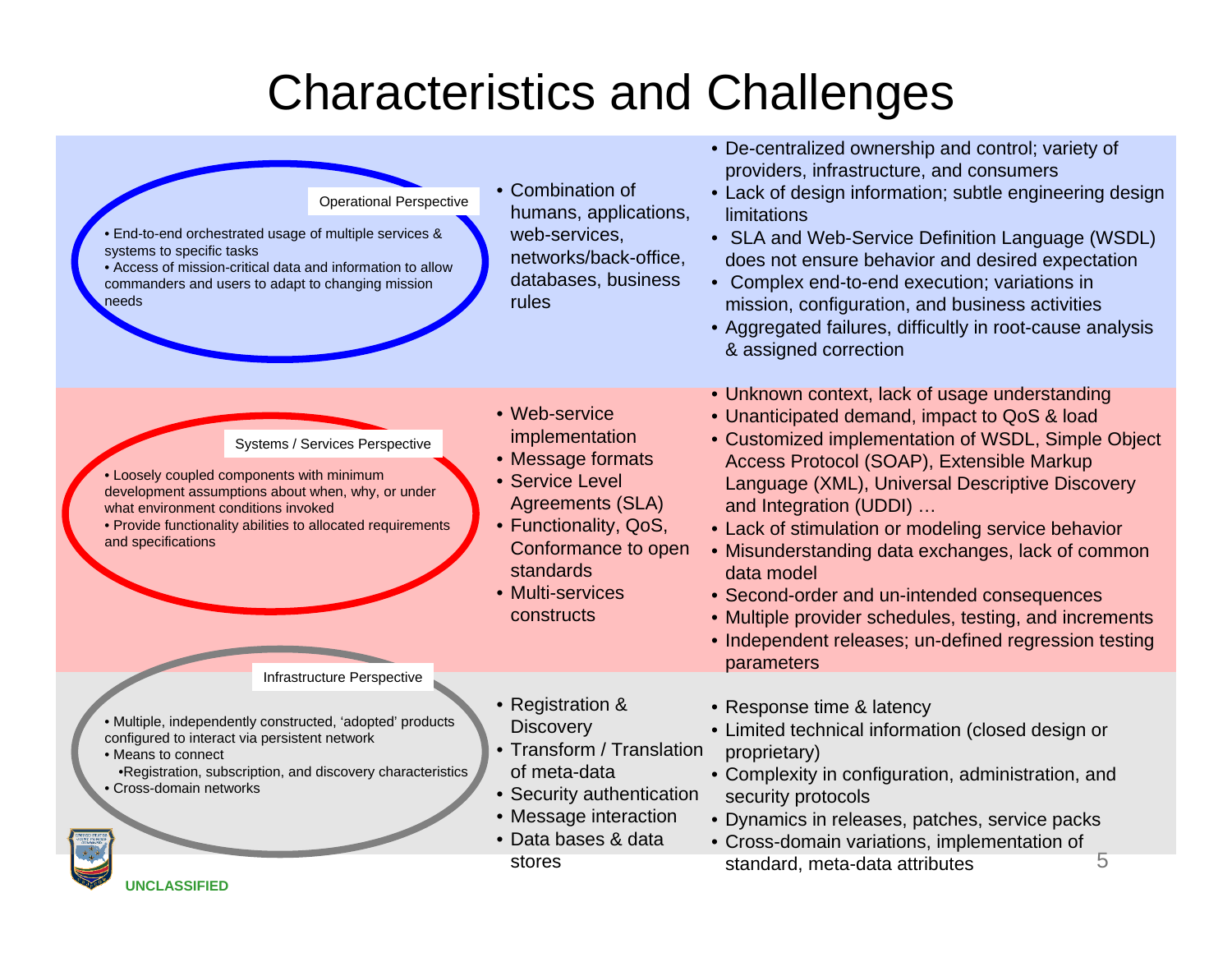## Horizontal Composition

Traditional view toward integration

Development of Operational-to-Tactical level of operations

Integration of systems, applications, technical exchanges, and components across development activities

Success dependent upon understanding and agreement on foundation



OP THE REPORT OF THE REAL PROPERTY

e por

 6.2.9 Coordinate Personnel Recovery 2.6 Provide Intelligence Support to and Maintain Situational Understanding 5.3 Prepare Plans andOperationally Significant

 $\overline{\phantom{a}}$  .  $\overline{\phantom{a}}$  2.6 Provide Intelligence Support toCoordinate Personnel! Understanding

 6.2.9Coordinate Personnel Recovery 2.6 Provide Intelligence Support toPlans

Horizontal integration

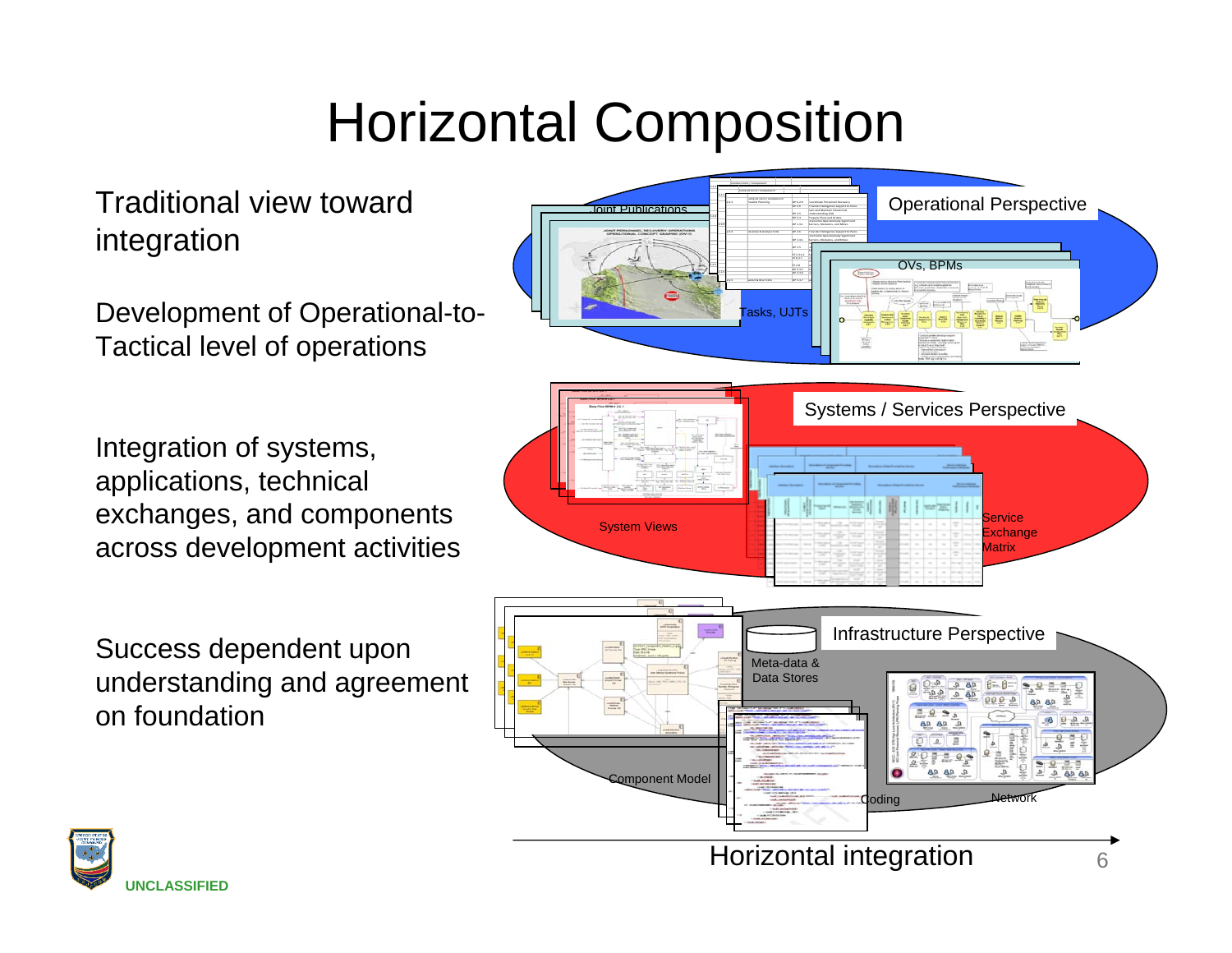## Vertical Decomposition

An Integrating views

Mission-to-task requirements driving prioritized functionality specifications

Functionality dependent upon SOA interactions, standards, discovery mechanisms

Success dependent on an iterative vertical communication, alternative analysis, trade-offs, and engagements



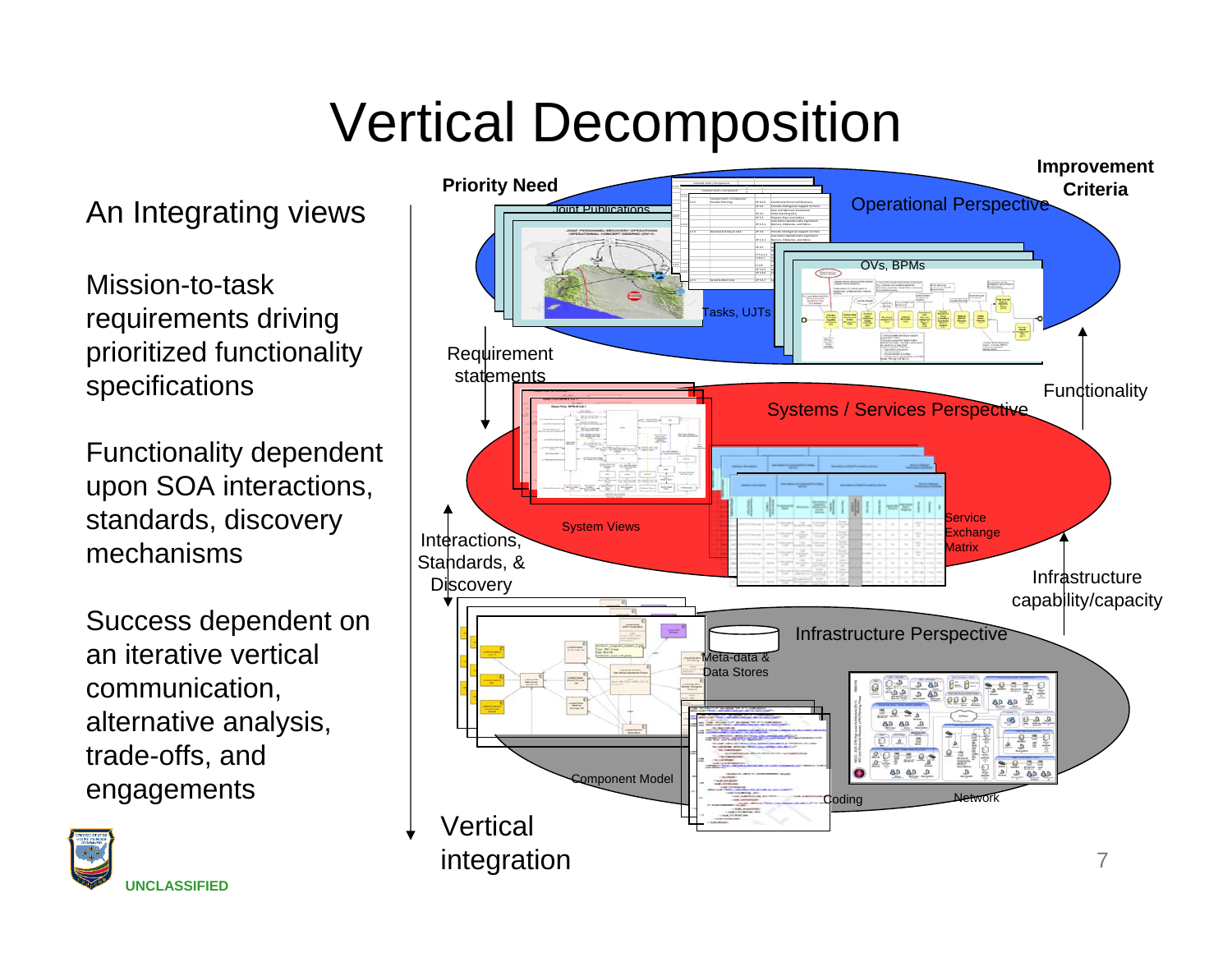## Standard "V" System Engineering Development





Time and \$\$\$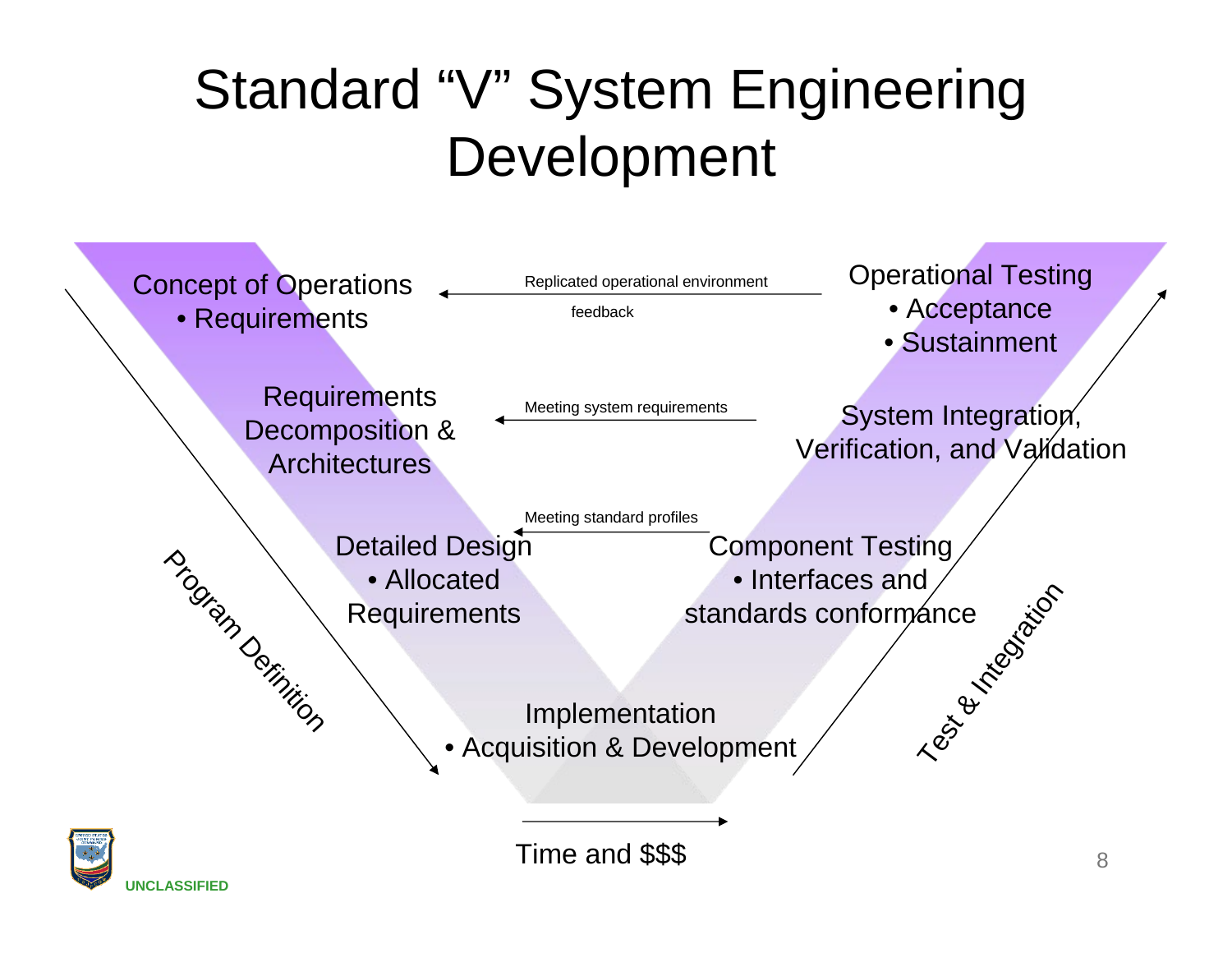## Notional SOA Implementation

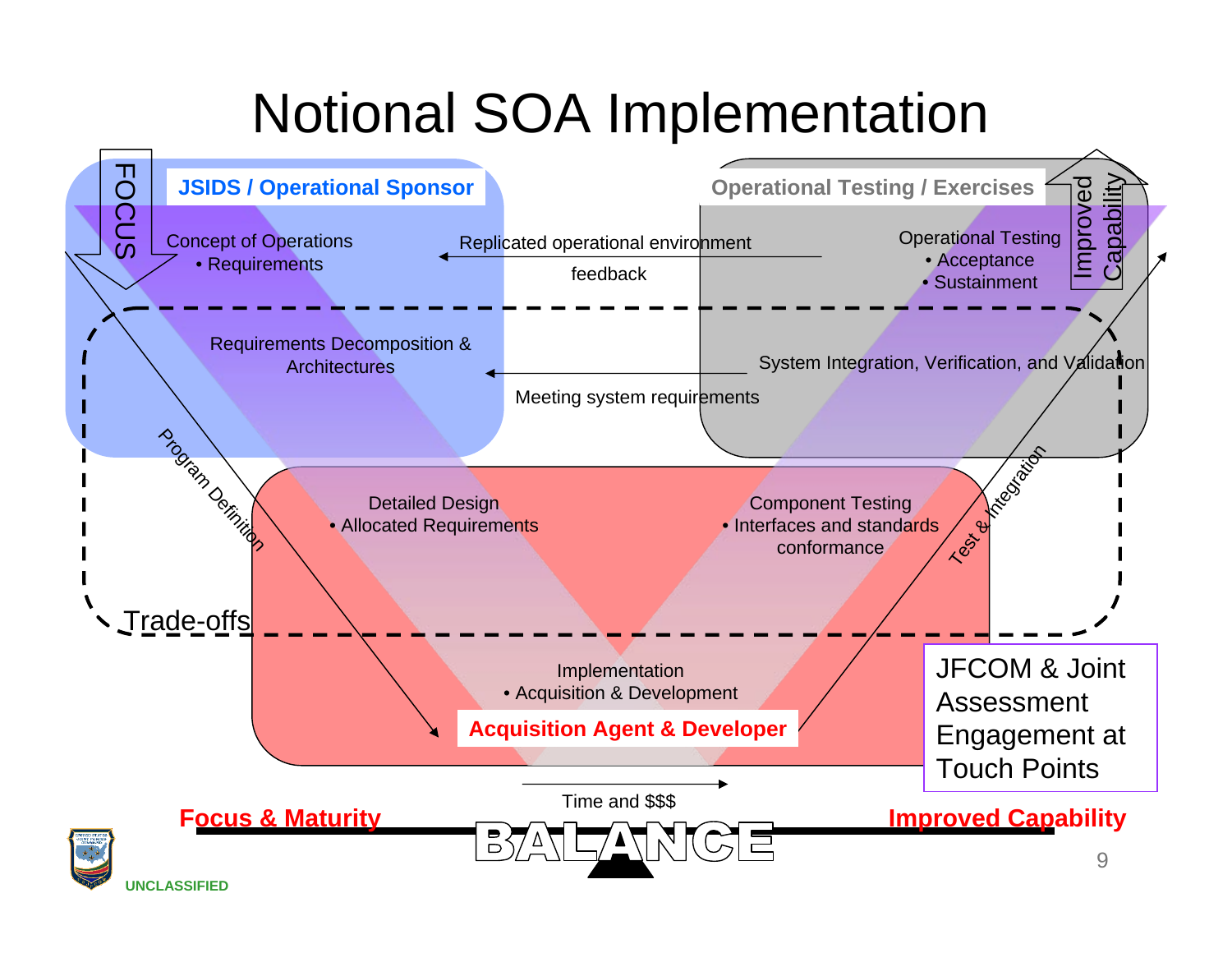#### **Lessons Learned:**

- Need *common theme* to develop centralize plan •"unwillingness of the services … to agree to a joint command and control modernization that is centrally managed" (Senate language)
	- •"committee concerned that [DoD] has been unable to develop a rational plan" (House language)
- NECC program did not establish an focus imperative linkage direct requirement issues\* to test/assess to baseline
	- •Test constructs not based on warfighter utilization of GCCS FoS or specific shortfall mission objective
- The to-be migrated modules fell short of what the warfighter actually uses in the field today for mission accomplishment
- Doctrinal level operational architecture develop concurrent and post-selection of modules and functional to be enhanced.
- Late products and decision compressed time required to 'flesh-out' integrated architectures and cases
- Operational response times for mission executions were not used as testing benchmark due to SOA immaturity and integration with legacy baseline



Establish an operational Imperative

- Determine outcome-based focus
	- Measurable joint issue
- Associate with task / mission objectives
	- Pre-defined business processes
	- Characteristics of specific Joint Scenario
	- Identify 'the user' and 'intended environment'

\* NECC Requirements Integration Document (NRID) or the Global Information Grid Requirements Integration Document (GRID) issues

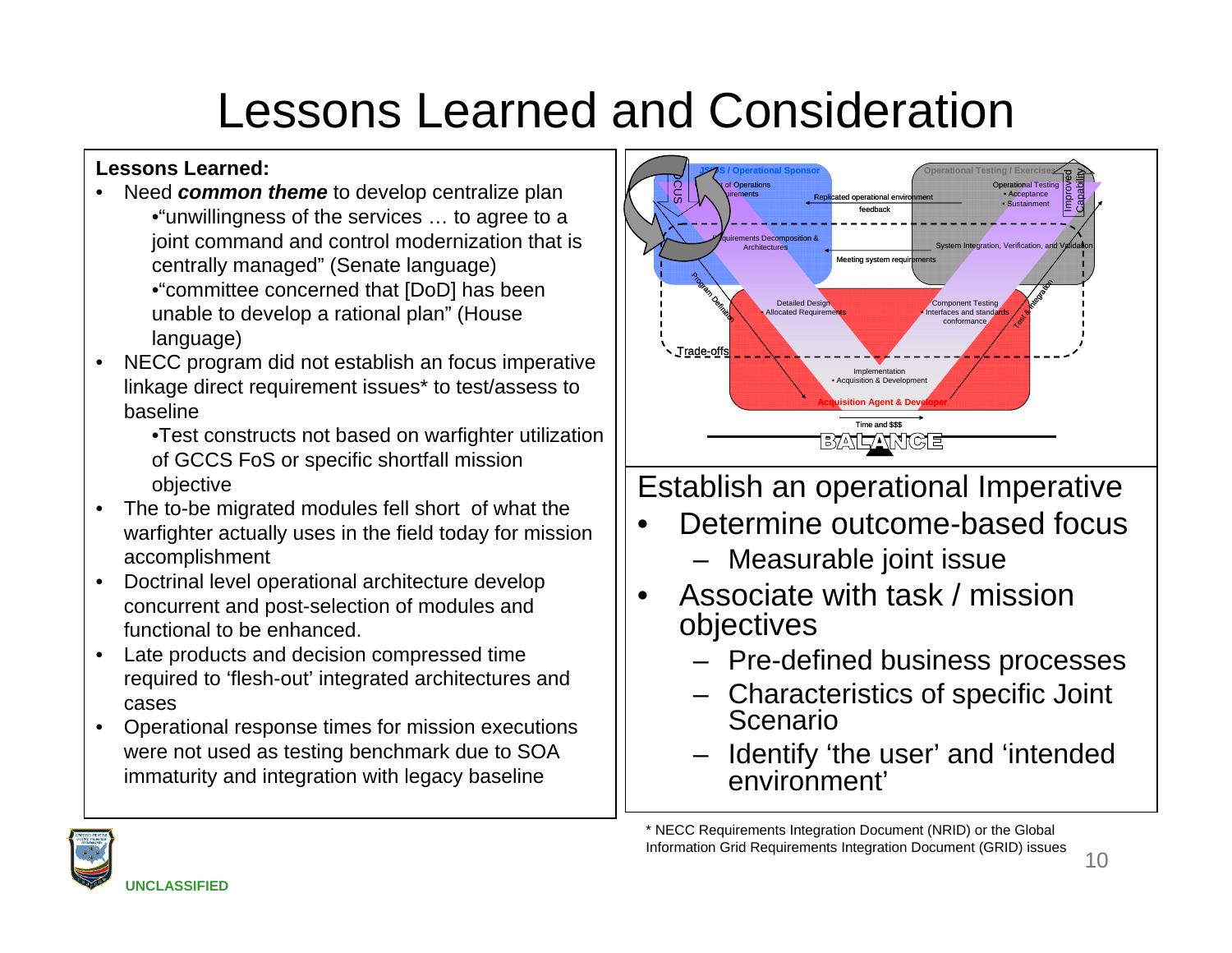#### **Lessons Learned:**

- Maintain traceability of module development to "As-Is" Functional Transition Plan (FTP) to identify and integrate to current systems and functions.
- The decomposition of requirements and functional business processes (Mission Capability Area (MCA) Business Process Models (BPM)) must be reusable elements with trace-able to mission-task based driven requirements.
- Minimize parallel processes: developers and operational subject matter experts working with incomplete or not vetted information; i.e., interfaces, data sources, and component dependencies.
- Fluid baselines force fluid integration objectives and plausible test objectives
- Developer specifications and waiver based on 'engineering mission threads' devoid on operational usage; increase risk consequences in mission usage
- Lack of up-front integrated architecture (mission thread) assessment resulted in assortment of limited modules that are less enable to execute mission tasks (i.e., operational demonstration of end-to-end mission thread across enterprise and service infrastructure)
- 'Tailoring' of DoD Architecture Framework (DODAF) provided inadequate community understanding and details to support integration and testing.



#### Provide an integration construct

- Reflect critical business processes in architectures
- Develop an initial Operational Concept (Ops Con)
	- –Define mission profiles & conditions
	- –Identify intended environment (as-is) and benchmarks
- Collaboratively, define
	- –Dependencies and linkage to FTP
	- –Program recognition of mutual multiprogram objectives (SoS requirements)

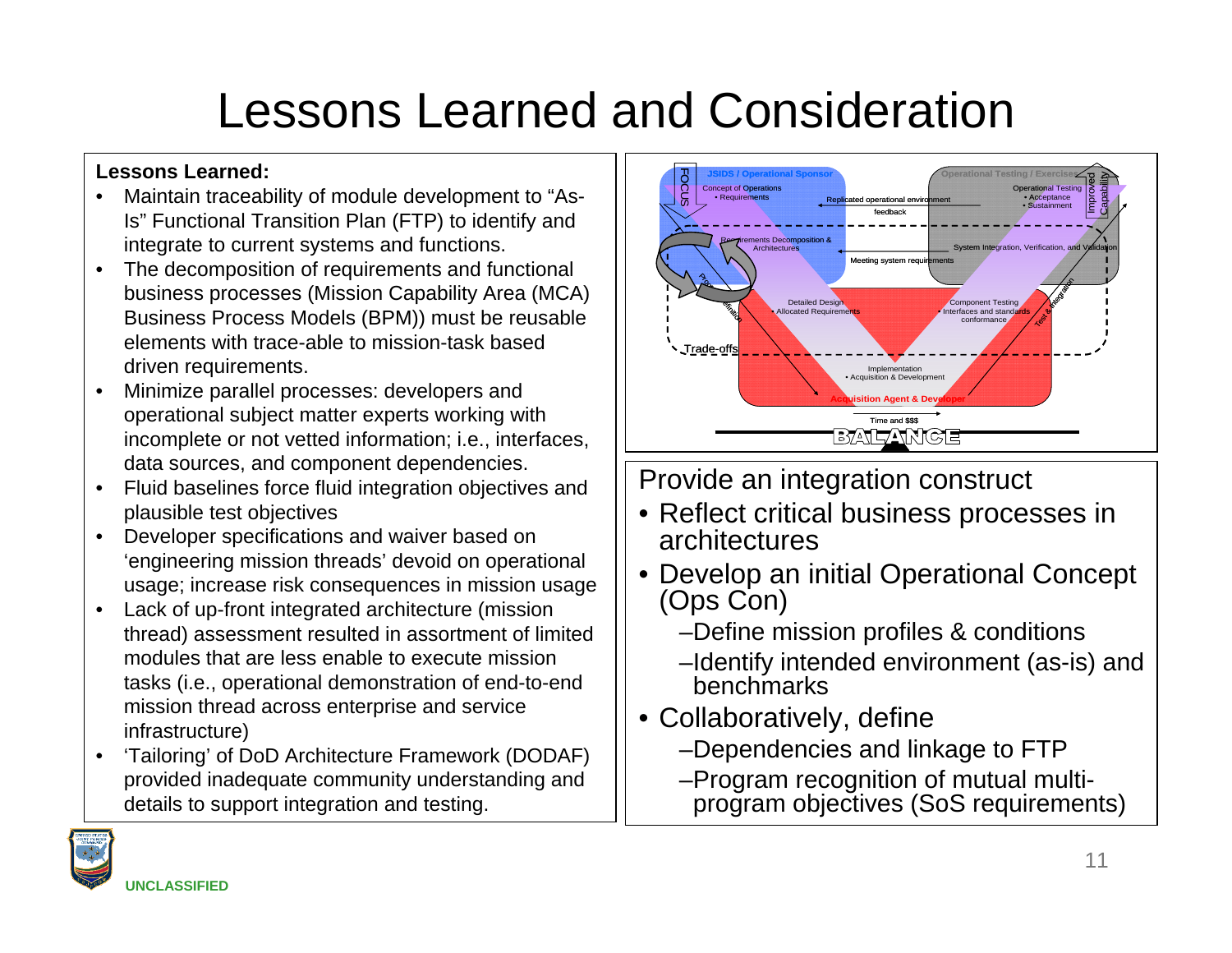#### **Lessons Learned:**

- Interdependencies between program and core enterprise services, capabilities, and infrastructure created fundamental risks and coordinate challenges (i.e., findings, resolutions, and synch schedules)
- Evaluate services in terms of their maturity to support an engineering thread and/or operational thread
	- Include: understanding and evidence to meet enterprise interdependencies, linkage to FTP, and other development dependencies.
- Design and selection to high level and "button-logy" abstractions exasperate issues to spread over abstract Mission Capability Areas (MCAs) and designs required to support specific focused operational missions.
- Not grouping services for task-driven assessment decrease ability to evaluate trade-off
	- Resulted in difficulty executing any one of more than 800 Master Scenario Events List (MSELs)
- The key to ABC (Adopt-before-Buy, Buy-before-Create) approach requires 'assessment' of 'product' adaptation in commercial best practices, architectures, and standards (& past performance) for C2.
- Piloting and promoting services with priority #1 and priority #2 issues invites subsequent test headaches
- A collaborative ''sand-box; requires technical and usage maturity to successfully access critical information, collaborate, sharing knowledge products, and testing / validation infrastructure



Assess Maturity & Trade-offs, iteratively

- Evidence-based: inclusive of technical maturity, limitations, and feedback
	- –Experimentation, demonstrations and Prototyping
- Associate candidate solutions to focus
	- –Use integrated architecture to identify gaps, shortfalls, outliers
	- –Review candidate solutions; acquisition efforts, schedules, funding, and risk
	- –Develop Mission-focus Analysis of Alterative to support acq/user decisions

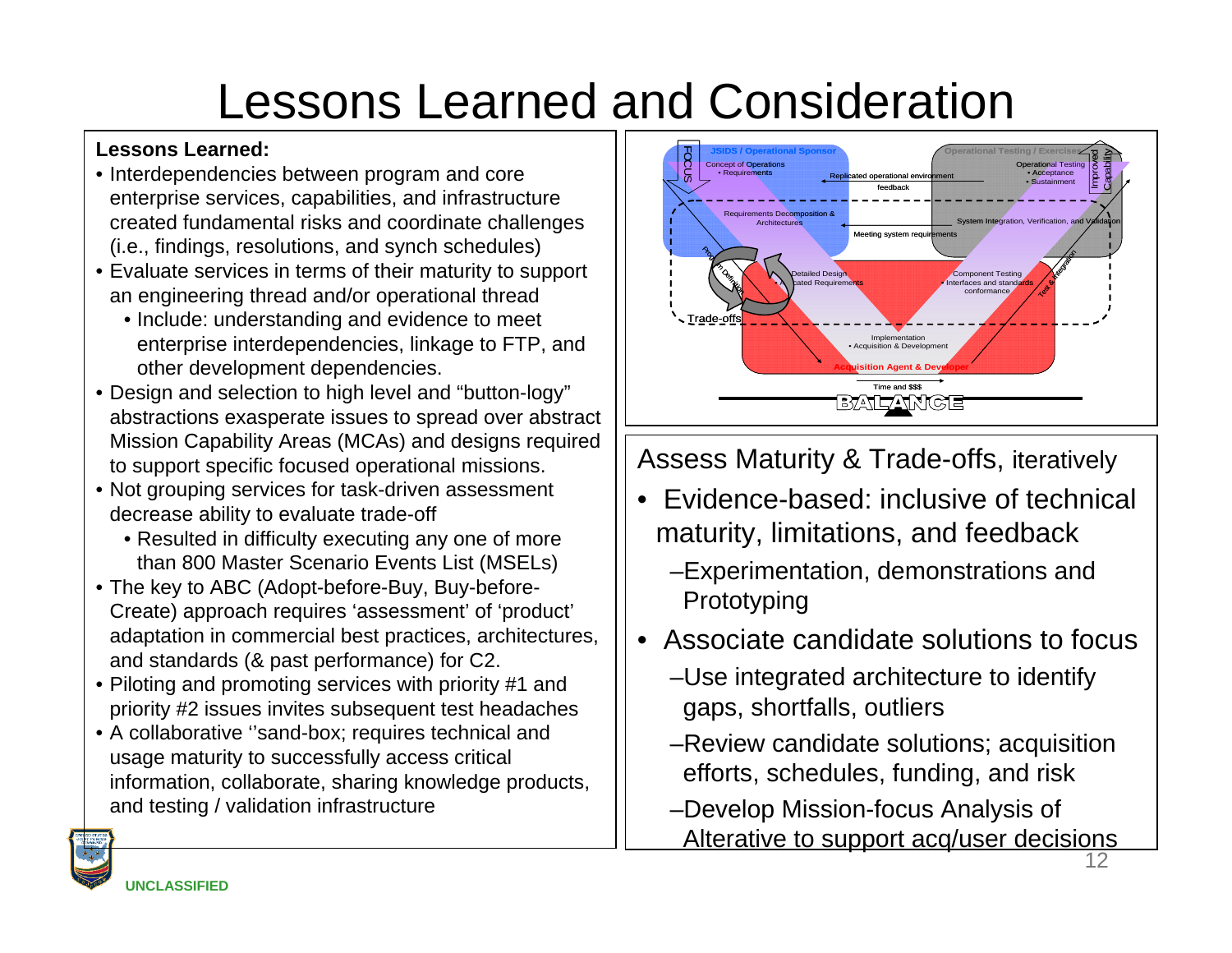#### **Lessons Learned:**

- Joint Engineering / Analyst and Testers require timely access to program and technical information for proactive engagement and mitigation
- Full visibility required in piloting and testing events for collaboration and assess issues, second order effects, and impacts
- Early opportunity for operational SMEs and developers discussions increase understanding on how technical operations and technical services will be operationally orchestrated and invoked.
- Without information exchange details, personal relationships and emails are not sufficient to communicate exchange paths required across JTF nodes and user-role actors necessary for testing •Impromptu Orchestration Team working groups can not guarantee on-the-fly table top analysis, feedback and thoroughness detailed to evaluate test cases
- Use operational mission thread (OMT) matrix approaches to pro-actively trace operational activitiesto-functionality-to-service to identify 'holes' in information and gaps
- Lack of early assessment, table-top or limited pilot, prevents critical feedback and increases integration failures. Late issue discovery present root-cause determination challenges in larger end-to-end venues. Moreover, late issues are difficult to correct and integrate (likely across programs) late in development cycles



- Evaluate, Plan, and Perform early integration and feedback
- Identify 'white-box', composite, and rapid feedback testing opportunities

#### –Synchronize program schedules

- –Plan for within Test and Evaluation Master Plan (TEMP)
- –Anticipate joint context & use cases
- Anticipate / Plan for regression testing criteria – ToR and responsibilities
- Use pre-defined business activity for simulation & interaction modeling